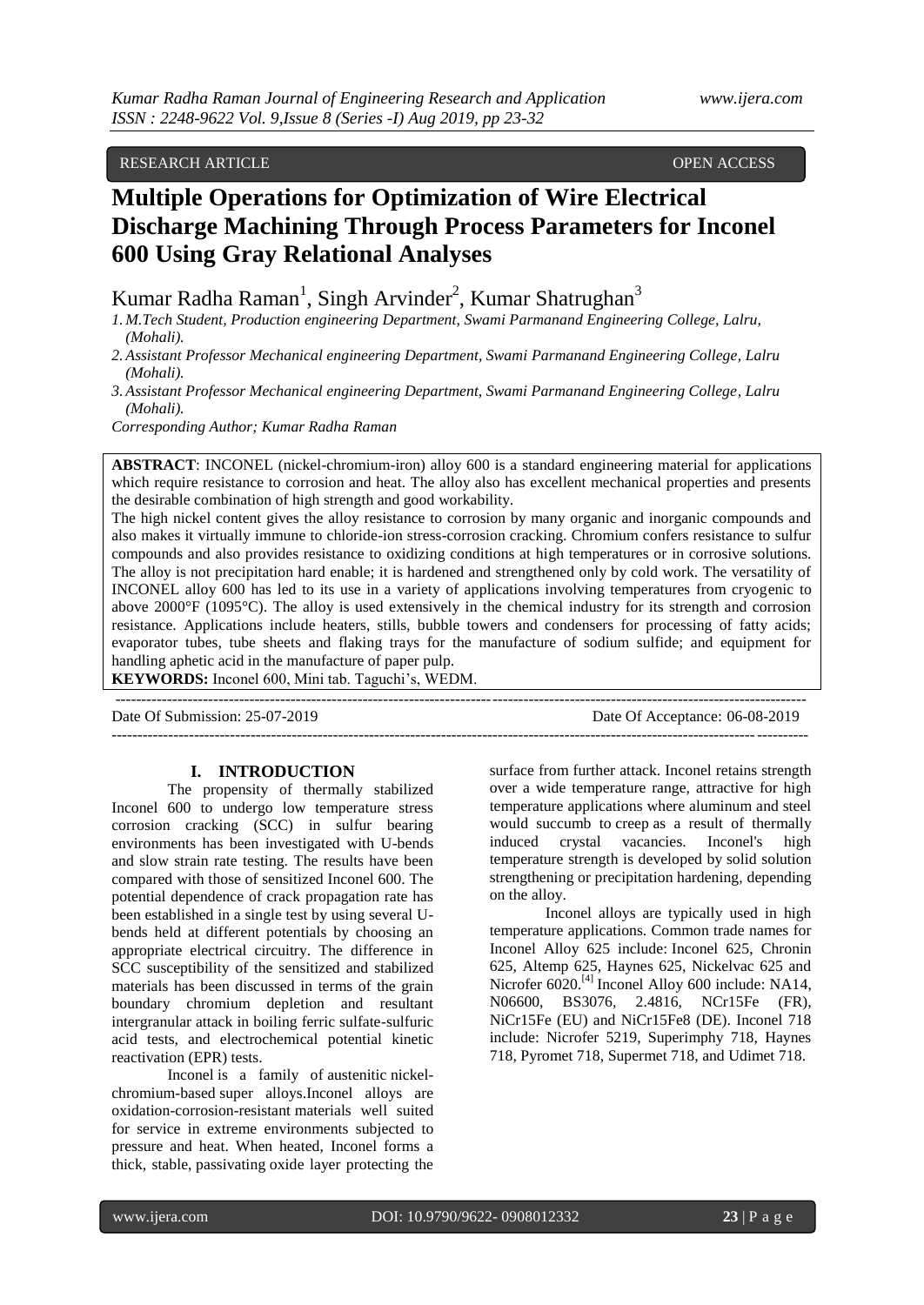#### **Table 1: Properties of Inconel 600**

| <b>Property</b>           | Metric                                    |
|---------------------------|-------------------------------------------|
| Density                   | 84035 kg/m3                               |
| <b>Melting Point</b>      | $1355^{\circ}$ C                          |
| Co-Efficient of Expansion | 2.4 $\mu$ m/m °C (26-<br>$110^{\circ}$ C) |
| Modulus of Rigidity       | $77 \text{ kN/mm}^2$                      |
| Modulus of elasticity     | $205.4 \text{ kN/mm}^2$                   |
| Specific Heat             | $408$ J/kg K                              |
| Thermal Conductivity      | $9.7$ W/m K                               |

## **II. PROSSES OF NON-CONVENTIONAL MACHINING**

The non-conventional machining methods came into existence due to the need of higher accuracies and quality of surface finish, and the impediments in conventional machining of hard and difficult-to-machine materials. The increasing utility of such materials in the modern industry has forced research engineers to develop nonconventional machining methods, so as to have full advantage of these costly materials.

However there are some common parameters to be taken into consideration for selecting a particular process like:

- Physical properties of the work material,
- Type of operation required,
- Shape and size required to be produced,
- Process capabilities & process economy.

In non-conventional machining methods, there is no direct contact between the tool and the work piece; hence the tool needs not be harder than the job, and there is no mechanical stress.

#### **Mechanical processes**

In mechanical processes, metal removal takes place either by the mechanism of simple shear or by erosion mechanism where high velocity particles are used as transfer media and pneumatic/hydraulic pressure acts as a source of energy. It includes ultrasonic machining (USM), water jet machining (WJM), abrasive jet machining (AJM), etc. The schematic diagram of abrasive jet machining is shown in fig.



# **III. PROCESS PARAMETER OF WIRE EDM**

The process parameters that affect WEDM process are classified as electrical parameters and nonelectrical parameters.

#### **Electrical parameters:**

**1.** Pulse on Time-The pulse on time is the current flowing in each cycle (Fig.1.10). During this time the voltage is applied across the electrodes. It is referred as  $T_{on}$  and represents the duration of time in micro seconds, μs. The  $T_{\text{on}}$  setting time range available on the machine tool is  $1-131$  ( $\mu s$ ). The single pulse discharge energy increases with increasing  $T_{on}$  period,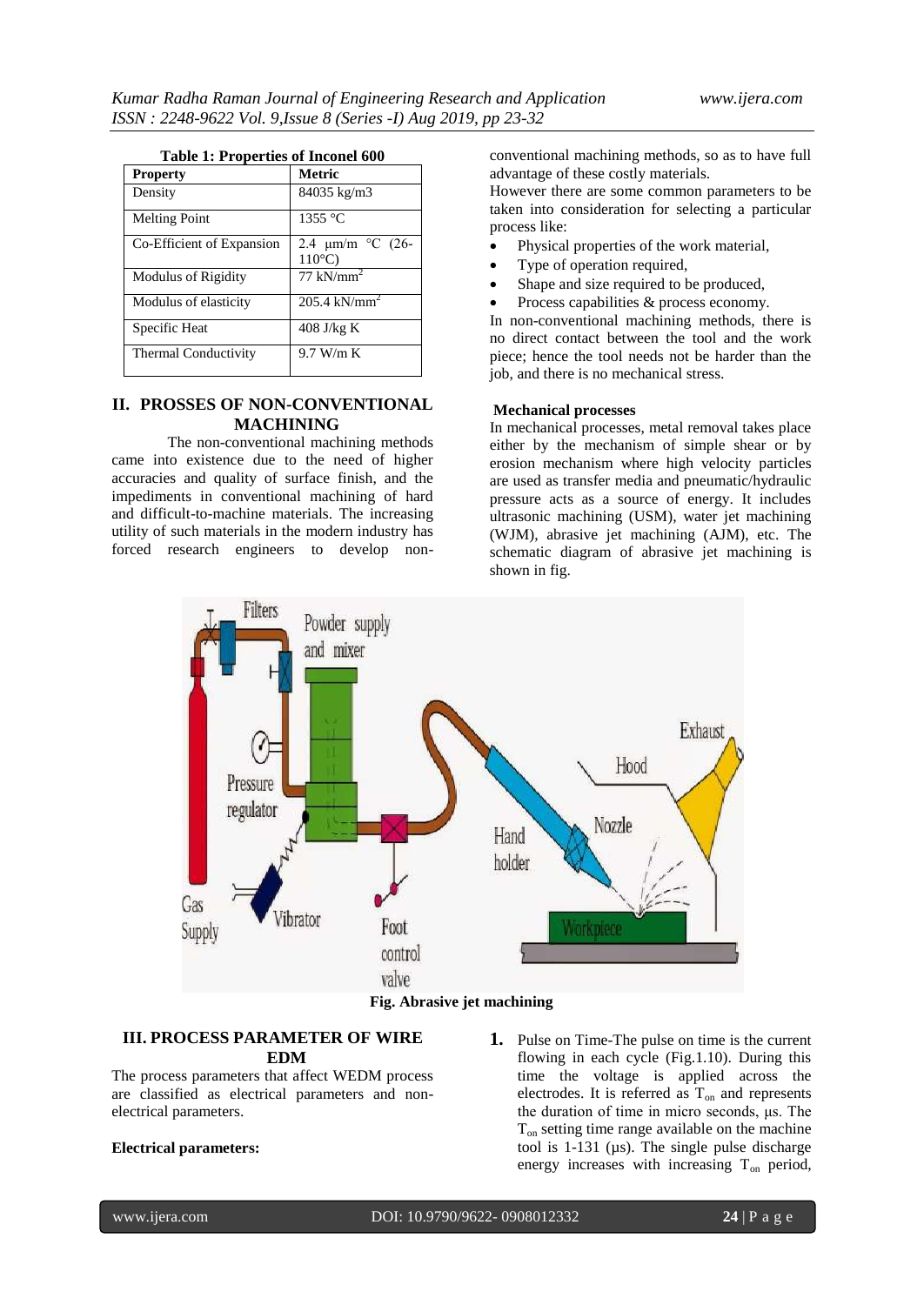resulting in higher cutting rate. With higher values of Ton, however, surface roughness tends to be higher. The higher value of discharge energy may also cause wire breakage.

**2.** Pulse off Time -The pulse off time is the time in between the two simultaneous sparks occurs during this part of cycle the voltage is absent. It is referred as  $T_{\text{off}}$  and represents the duration of time in micro seconds, μs. The  $T_{\text{off}}$  setting time range available on the machine tool is 00 – 63 ( $\mu$ s). With a lower value of T<sub>off</sub>, there are more number of discharges in a given time, resulting in increase in the sparking efficiency. As a result, the cutting rate also increases. Using very low values of  $T_{\text{off}}$  period, however, may cause wire breakage which in turn reduces the cutting efficiency. As and when the discharge conditions become unstable, one can increase the  $T_{\text{off}}$  period.



#### **Pulse Duration Fig. Series of Electrical Pulses at the Inter Electrode Gap**

- **3.** Peak Current -Peak current is the maximum value of the current passing through the electrodes for the given pulse and it is represented by IP. The IP setting current range available on the machine is 10–230 ampere. Increase in the IP value will increase the pulse discharge energy which in turn can improve the cutting rate further.
- **4.** Spark Gap Voltage -The spark gap voltage is a reference voltage for the actual gap between the work piece and the wire used for cutting. It is represented by SV. The SV voltage range available on the present machine is 00 – 99 (V).

#### **Non-Electrical parameters**

**1.** Electrode material -Engineering materials having higher thermal conductivity, electrical conductive, melting point and cheapness are used as a tool material for Wire EDM process of machining. Copper and brass wire are used as a tool electrode in Wire EDM. They all have good wear characteristics and betters sparking condition for machining. In present work, Brass wire electrode with 0.25mm diameter has been used.

- **2.** Wire Feed-Wire feed is the rate at which the wire-electrode travels along the wire guide path and is fed continuously for sparking. The wire feed range available on the present WEDM machine is 1–15 m/min. It is always desirable to set the wire feed to maximum. This results in less wire breakage, better machining stability and slightly more cutting speed.
- **3.** Wire Tension -Wire tension determines how much the wire is to be stretched between upper and lower wire guides. This is a gramequivalent load with which the continuously fed wire is kept under tension so that it remains straight between the wire guides. More the thickness of job more is the tension required. Improper setting of tension may result in the job inaccuracies as well as wire breakage. The wire tension range available on the machine is  $1-15$  (g).
- **4.** Flushing Pressure -Flushing Pressure is for selection of flushing input pressure of the dielectric. The flushing pressure range on this machine is either 1 (High) or 0 (low). High input pressure of water dielectric is necessary for cutting with higher values of pulse power and also while cutting the work piece of more thickness. Low input pressure is used for thin work piece and in trim cuts.
- **5.** Servo Feed -Servo feed setting decides the servo speed; the servo speed, at the set value of SF, can vary in proportion with the gap voltage (normal feed mode) or can be held constant while machining (with constant feed mode).

# **IV. TAGUCHI BASED GREY RELATIONAL ANALYSIS (TGRA)**

In the present experimental study, the effects of process parameters on performance measures have been determined using Taguchi based Grey Relational Analysis (TGRA).

# **4.4.1 Taguchi's method**

The Taguchi method, a powerful tool in quality optimization for manufacturing processes, transfers results into S/N ratio to evaluate the performance characteristics for each level. It has been inferred from the published work that Taguchi method concentrates on the optimization of single performance measure. The traditional Taguchi approach cannot be able to solve multi-objective optimization problem.

## **4.4.2 Grey Relational analysis (GRA)**

Grey relational analysis is a normalization-based evaluation technique requiring a sample of only limited size, of discrete sequential data to enable reliable modeling and estimation of system behavior. Multiple performance objectives are in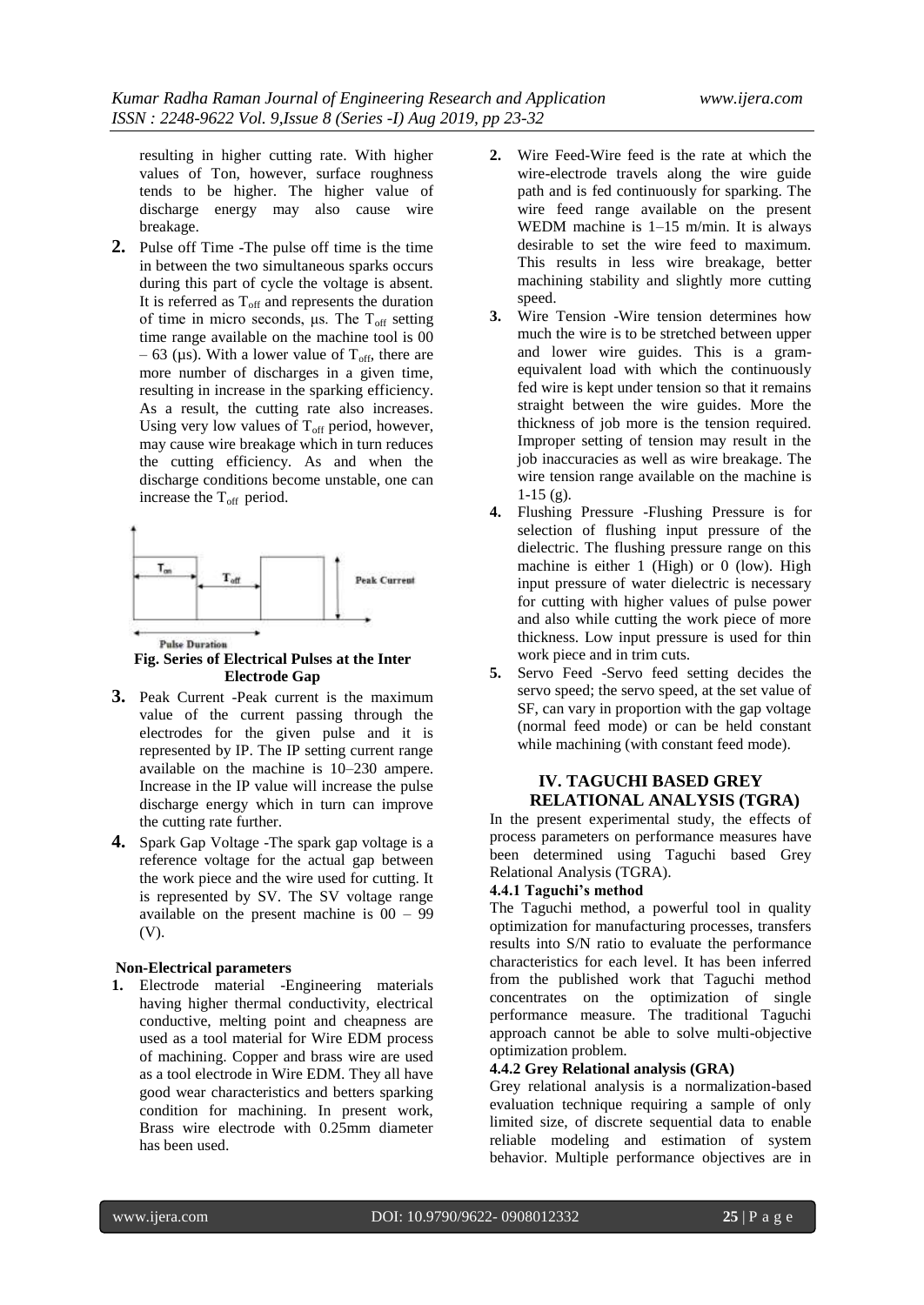high demand the industrial field, and the analysis is complicated due to demand for the large measured value. Since, the original Taguchi method is only possible to optimize single performance objective. To overcome this, the Taguchi method coupled with grey relational analysis is used. This approach can solve multi-response optimization problem simultaneously. The Taguchi Based Grey Relational Analysis (TGRA) will be utilized in the present work to facilitate in multi-objective optimization. With the help of grey relational analysis, the experimental results will be normalized in the range of zero to one. Further, based on normalized experimental data, grey relational coefficient is calculated to represent the relational ship between the desired and actual experiment data.



**Fig. Flow chart to find optimal setting of process parameter**

| <b>Run order</b> | <b>Factors</b> |   |   |   |  |  |  |  |
|------------------|----------------|---|---|---|--|--|--|--|
|                  |                |   |   |   |  |  |  |  |
| o                |                |   |   |   |  |  |  |  |
|                  |                |   |   |   |  |  |  |  |
|                  | o              |   | o | ٥ |  |  |  |  |
|                  | o              | o |   |   |  |  |  |  |
|                  | o              |   |   |   |  |  |  |  |
|                  |                |   |   |   |  |  |  |  |
|                  |                |   |   |   |  |  |  |  |
|                  |                |   |   |   |  |  |  |  |

**Table 2: Standard layout of Taguchi's L<sup>9</sup> (3<sup>4</sup> ) orthogonal array**

# **V. EXPERIMENTATION**

The experimental aspects of present study. The objective of the experimentation is to optimize the process parameters in wire electrical discharge machining (WEDM) during machining of super alloy INCONEL 601. A L9  $(3^4)$  orthogonal array was employed to study the effect of peak current  $(I_p)$ , Pulse on time  $(T_{on})$ , Wire tension (WT) and feed rate (WFR). The performance measures considered are Material removal rate (mm<sup>3</sup>/min) and Surface roughness ( $\mu$ s).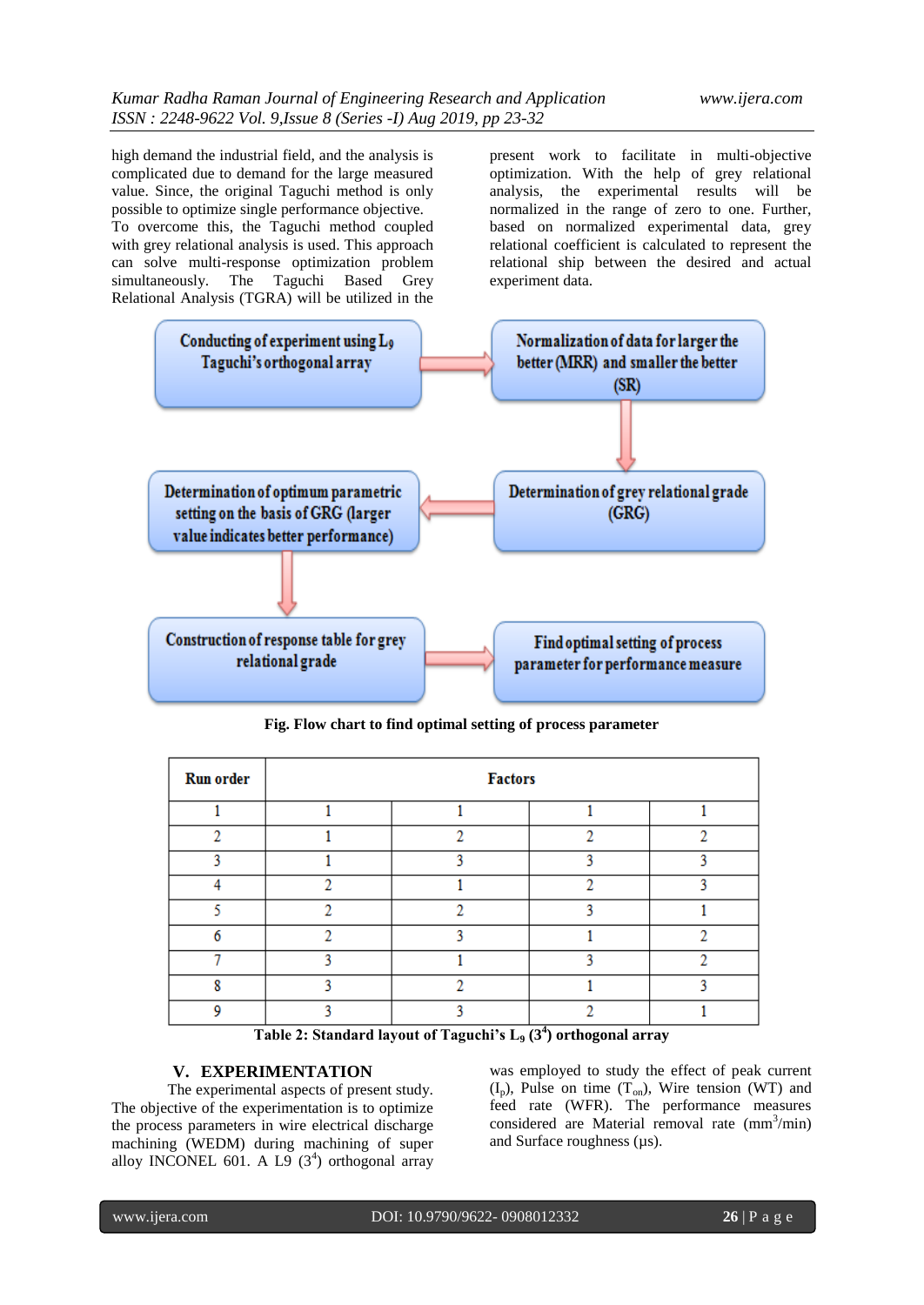#### **Composition of work material**

Work material Inconel 600, which is basically alloy of nickel-chromium and molybdenum is presented and the composition of the same is presented in the Table

| $Ni\%$            | ⌒<br><b>Cr</b><br>% | Fe % | Mn% | Cu%  | Si%  | C%   | $S\%$ |
|-------------------|---------------------|------|-----|------|------|------|-------|
| $\mathbf{a}$<br>∸ | 14                  |      |     | 0.50 | 0.50 | 0.15 | 0.01  |

#### **Table 3: Composition of work material**

#### **Tool material**

A thin wire is used as tool electrode in wire electrical discharge machining (WEDM). The wire electrode is required to have a sufficient tensile strength and should be of uniform diameter and free from kink or twist.

## **Table 4: Composition of Brass Wire**

| Component | W <sub>t</sub> % |
|-----------|------------------|
| с         | 65-68            |
| Zn        | 33.4             |
| РЪ        | $2.3 - 3.4$      |
| Fe        | Max 0.36         |
| Other     | Max 0.6          |

#### Table 5: Mechanical properties of Brass Wire

| <b>Mechanical properties</b>     | <b>Metric</b> |
|----------------------------------|---------------|
| <b>Ultimate Tensile Strength</b> | 334-462 MPa   |
| Tensile strength, Yield          | 122-308 MPa   |
| <b>Elongation</b> at Break       | 52%           |
| <b>Modulus of Elasticity</b>     | 94 GPa        |
| <b>Bulk Modulus</b>              | 130 GPa       |
| Poisson's Ratio                  | 0.21          |
| Machinability                    | 100%          |
| Shear Modulus                    | 36.           |

#### **Table 6: Specification of WEDM machine used in the present study Electronica Machine Tools Ltd, Pune**

| и описа гласнице т общ пта, т     |                            |
|-----------------------------------|----------------------------|
| Model                             | Elektra sprincut 734       |
| Design                            | Fixed column, moving table |
| Table size                        | 440 X 650                  |
| Max. work piece height            | $200 \text{ mm}$           |
| Max. work piece weight            | 500 Kg                     |
| Main table traverse (x, y)        | 300, 400 mm                |
| Auxiliary table traverse $(U, v)$ | 80, 80 mm                  |
| Wire electrode diameter           | $0.25$ mm(standard)        |
| Dielectric fluid                  | Deionized Water            |
| Generator                         | ELPULS-40 A DLX            |
| Interpolation                     | Linear & Circular          |
| Least input increment             | $0.0001$ mm                |
| Least command input (X,Y,U,V)     | $0.0005$ mm                |
| Input power supply                | 3 Phase, AC 415 V, 50 HZ   |
| Connected load                    | <b>10 KVA</b>              |
| Average power consumption         | 6-7 KVA                    |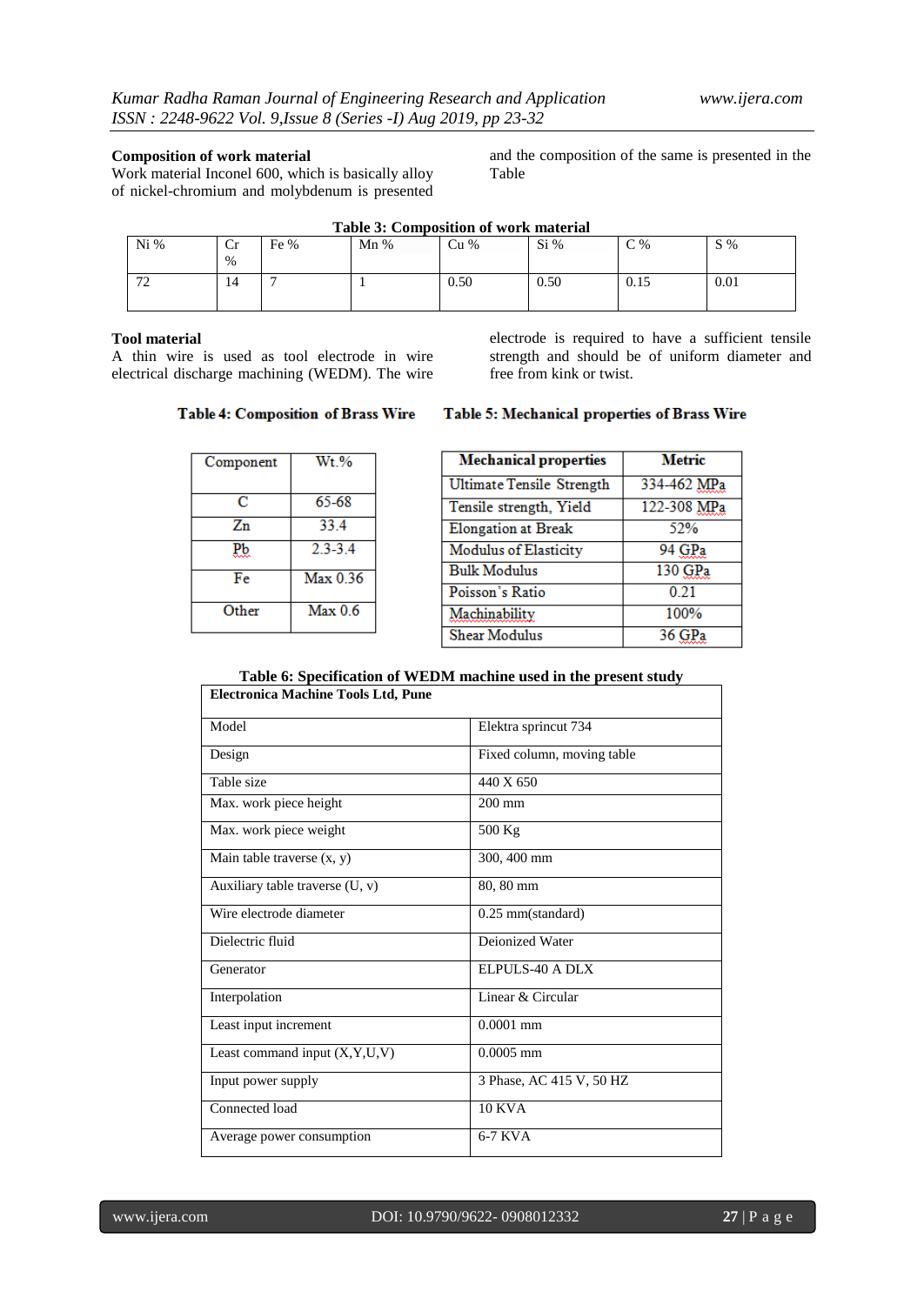#### **Process parameters**

In the present research work on the basis of literature review peak current  $(I_n)$ , Pulse on time  $(T_{on})$ , Wire tension (WT) and feed rate (WFR) have been considered as process parameters. Thus, each process parameters were assigned three levels based the preliminary experiment conducted.

The process parameters along with their levels, considered for the present study is given in Table and constant parameters given in Table.

| Table 77 I Foccss parameters considered and their fever |                |                          |       |               |     |     |  |
|---------------------------------------------------------|----------------|--------------------------|-------|---------------|-----|-----|--|
| Factor                                                  | <b>Name</b>    | <b>Symbol</b>            | Unit  | <b>Levels</b> |     |     |  |
| $\Delta$                                                | Peak current   |                          | A     | 55            | 100 | 135 |  |
| B                                                       | Pulse on time  | $\mathbf{1}_{\text{on}}$ | us    | 105           |     | 127 |  |
|                                                         | Wire tension   | WТ                       |       |               |     |     |  |
|                                                         | Wire feed rate | WF                       | m/min |               |     | 10  |  |

| Table 7: Process parameters considered and their level |  |  |
|--------------------------------------------------------|--|--|
|--------------------------------------------------------|--|--|

|                           | Table 0. I alameters kept constant during experiments |                                |              |  |  |  |
|---------------------------|-------------------------------------------------------|--------------------------------|--------------|--|--|--|
| <b>Parameters</b>         | <b>Symbol</b>                                         | Unit                           | <b>Value</b> |  |  |  |
| Pulse off time            | $T_{\rm off}$                                         | μs                             | 51           |  |  |  |
| Dielectric fluid pressure | <b>WP</b>                                             | kgf/cm <sup>2</sup>            | 14           |  |  |  |
| Spark gap voltage         | <b>SV</b>                                             | V                              | 43           |  |  |  |
| Servo feed                | SF                                                    | mm/min                         | 2200         |  |  |  |
| <b>Cutting Tool</b>       |                                                       | Brass wire of diameter 0.24 mm |              |  |  |  |
| Work piece height         | $7 \text{ mm}$                                        |                                |              |  |  |  |

**Table 8: Parameters kept constant during experiments**

#### **VI. EXPERIMENTAL DESIGN**

In the present research work, L<sub>9</sub> orthogonal array has been chosen for the purpose of investigation. The number of treatment condition is equal to the number of row in orthogonal array and must be equal to or greater than the degree of freedom of different parameters considered. As per Taguchi experimental design philosophy a set of three levels assigned to each process parameter has

two degree of freedom (DOE). This gives a total of 8 degree of freedom for four process parameters namely peak current, pulse-on time, wire tension and wire feed rate selected in present study. The total degree of freedom for the four factors is 8. So, the array selected fulfils the criterion for selection of array. Experimental layout of  $L_9$  (3<sup>4</sup>) orthogonal array used in present work is shown in Table.

| Table 9: Experimental lay out using $L9(3^4)$ orthogonal array |
|----------------------------------------------------------------|
|----------------------------------------------------------------|

| Run | <b>Peak Current</b> | <b>Pulse-ON</b> time | <b>Wire Tension</b> | Wire feed rate |
|-----|---------------------|----------------------|---------------------|----------------|
|     | $I_p(A)$            | $T_{on}(\mu s)$      | WT(N)               | WFR (m/min)    |
|     | 70                  | 118                  | 18                  | 16             |
| 2   | 70                  | 128                  | 19                  | 18             |
| 3   | 70                  | 128                  | 20                  | 20             |
| 4   | 110                 | 118                  | 19                  | 20             |
|     | 110                 | 128                  | 20                  | 16             |
|     | 110                 | 138                  | 18                  | 18             |
|     | 150                 | 118                  | 20                  | 18             |
| 8   | 150                 | 128                  | 18                  | 20             |
| 9   | 150                 | 138                  | 19                  | 16             |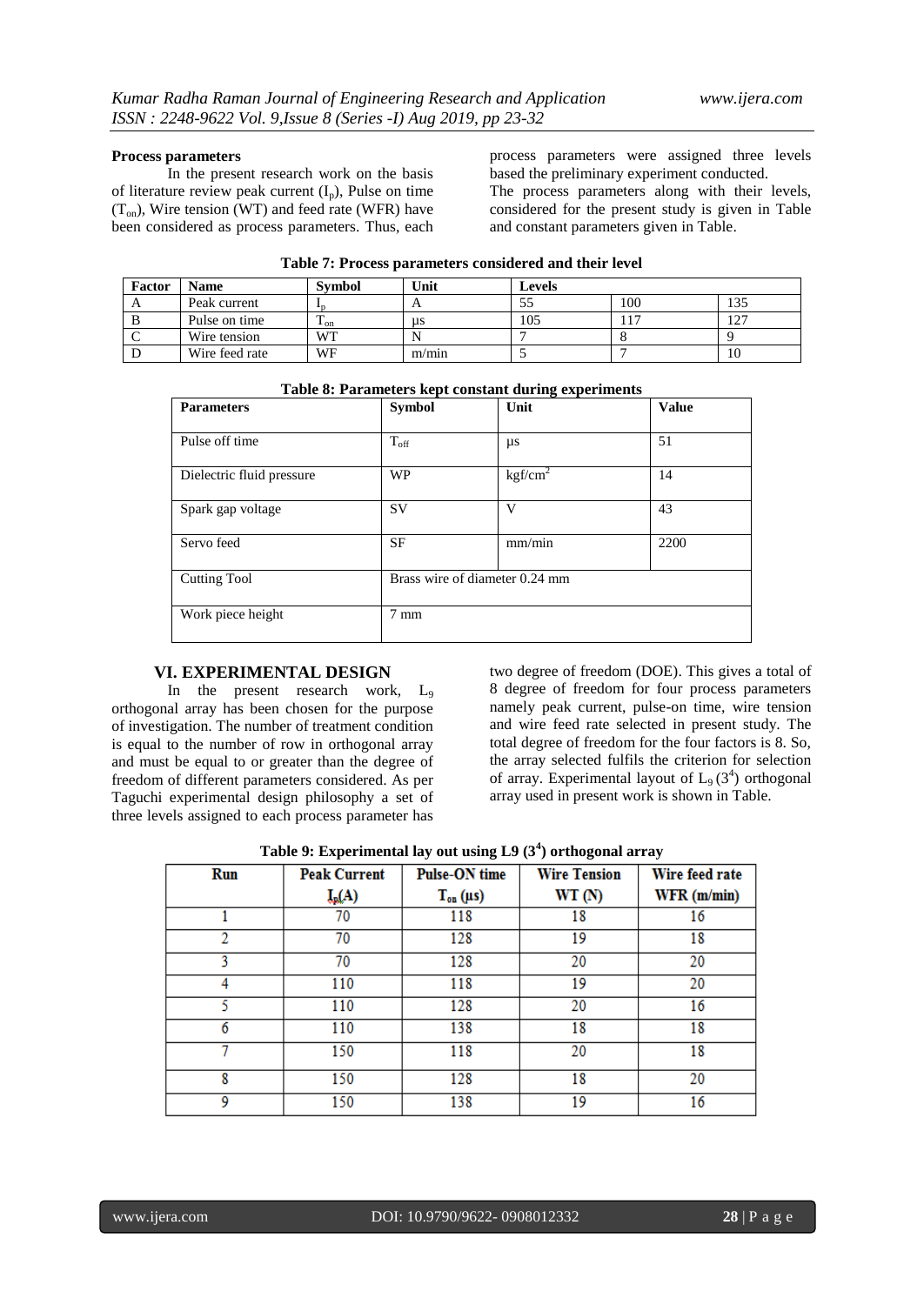| Run                     | Peak<br>Current<br>Lp(A) | Pulse-<br>ON<br>time<br>Ton<br>$(\mu s)$ | Wire<br><b>Tension</b><br>WT(g) | Wire<br>feed<br>rate,<br>WFR<br>(m/min) | <b>MRR</b><br>(mm <sup>3</sup> /min) | <b>MRR</b><br>(mm <sup>3</sup> /min) | <b>Performance Measures</b><br>Average<br>(mm <sup>3</sup> /min) | $_{SR}$<br>$($ µs $)$ | $_{\rm SR}$<br>$(\mu s)$ | Average<br>$(\mu s)$ |
|-------------------------|--------------------------|------------------------------------------|---------------------------------|-----------------------------------------|--------------------------------------|--------------------------------------|------------------------------------------------------------------|-----------------------|--------------------------|----------------------|
| 1                       | 70                       | 118                                      | 18                              | 16                                      | 138.4                                | 140.8                                | 139.6                                                            | 0.89                  | 0.91                     | 0.90                 |
| $\overline{\mathbf{2}}$ | 70                       | 128                                      | $\overline{19}$                 | 18                                      | 229.6                                | 233.2                                | 231.4                                                            | 1.44                  | 1.58                     | 1.51                 |
| 3                       | 70                       | 138                                      | 20                              | $\overline{20}$                         | 236.8                                | 239.2                                | 238                                                              | 1.60                  | 1.64                     | 1.60                 |
| $\overline{4}$          | 110                      | 118                                      | 19                              | $\overline{20}$                         | 145.6                                | 148                                  | 146.8                                                            | 0.99                  | 1.01                     | 1.00                 |
| 5                       | 110                      | 128                                      | 20                              | 16                                      | 290.8                                | 293.2                                | 292                                                              | 1.68                  | 1.72                     | 1.70                 |
| $\overline{6}$          | 110                      | 138                                      | 18                              | 18                                      | 355.6                                | 358                                  | 356.8                                                            | 1.77                  | 1.79                     | 1.78                 |
| 7                       | 150                      | 118                                      | $\overline{20}$                 | 18                                      | 158.8                                | 160.6                                | 159.7                                                            | 1.21                  | 1.26                     | 1.22                 |
| 8                       | 150                      | 128                                      | 18                              | $\overline{20}$                         | 296.8                                | 298                                  | 297.4                                                            | 2.02                  | 2.16                     | 2.09                 |
| 9                       | 150                      | 138                                      | 19                              | 16                                      | 397.6                                | 401.2                                | 399.4                                                            | 2.76                  | 2.69                     | 2.72                 |

**Table 10: Experimental results of present work**

## **VII. RESULT AND DISCUSSIONS**

This chapter contains the analysis of the result obtained from the present work. The effect of various process parameters during wire electrical discharge machining of Inconel 600 with Brass tool electrode will be studied. The experimental data has been collected from the experiments, and will be optimized with Taguchi based grey relational analysis (TGRA) using MATLAB software and MINI TAB software.

**Table 11: Normalization of the experimental result for performance measures: MRR, SR**

| Exp. run           | Data normalizing |                      |        |              |  |  |
|--------------------|------------------|----------------------|--------|--------------|--|--|
|                    |                  | $MRR$ ( $mm^3/min$ ) |        | $SR (\mu s)$ |  |  |
| <b>Ideal value</b> | ı                | 2                    | ı      | 2            |  |  |
|                    | 2.0000           | 2.0000               | 0.5737 | 0.5737       |  |  |
| 2                  | 0.818            | 0.8172               | 0.6745 | 0.6739       |  |  |
| 3                  | 0.8033           | 0.8043               | 0.6976 | 0.6968       |  |  |
| 4                  | 1.0701           | 1.0702               | 0.4880 | 0.5852       |  |  |
| 5                  | 0.7049           | 0.6060               | 0.7016 | 0.7008       |  |  |
| 6                  | 0.6178           | 0.6190               | 0.7205 | 0.7153       |  |  |
| 7                  | 1.0196           | 1.0113               | 0.6192 | 0.6205       |  |  |
| 8                  | 0.6956           | 0.6985               | 0.7796 | 0.8048       |  |  |
| 9                  | 0.5737           | 0.5737               | 1.1000 | 1.2000       |  |  |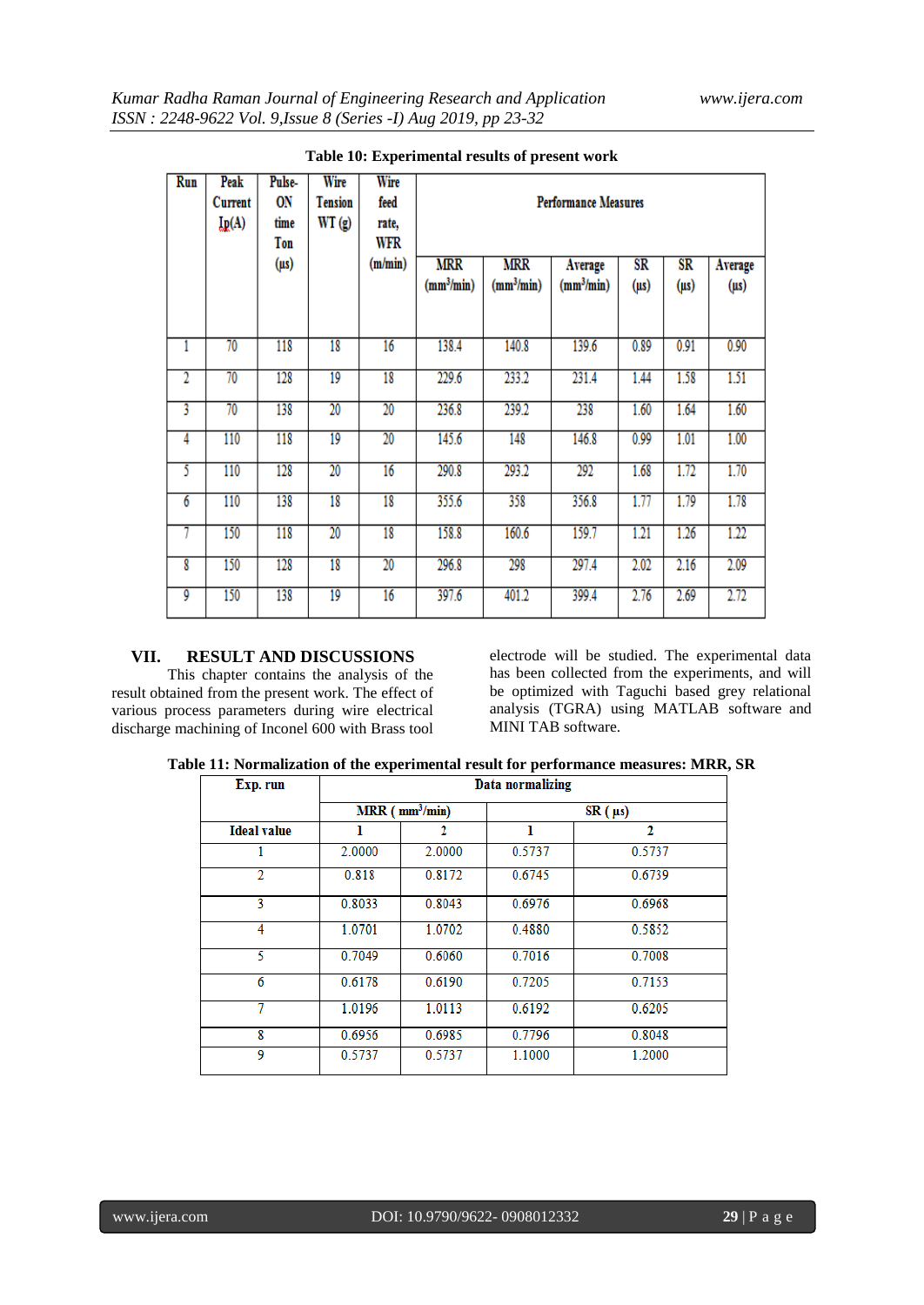| Table 12: GRG for each experimental run |            |                |  |  |  |
|-----------------------------------------|------------|----------------|--|--|--|
| Exp run                                 | <b>GRG</b> | Order          |  |  |  |
|                                         |            |                |  |  |  |
| 1                                       | 0.8368     | 1              |  |  |  |
| $\overline{2}$                          | 0.7457     | 7              |  |  |  |
| 3                                       | 0.7503     | 5              |  |  |  |
| $\overline{4}$                          | 0.8279     | 3              |  |  |  |
| 5                                       | 0.7036     | 8              |  |  |  |
| 6                                       | 0.6667     | 9              |  |  |  |
| $\overline{7}$                          | 0.8166     | $\overline{4}$ |  |  |  |
| $\,8\,$                                 | 0.7462     | 6              |  |  |  |
| 9                                       | 0.8350     | $\overline{2}$ |  |  |  |

## **Table 12: GRG for each experimental run**

## **Table 13: Response Table for Grey Relational Grade**

| <b>Levels</b> | $\mathbf{I}\mathbf{p}\left( \mathbf{A}\right)$ | Ton $(\mu s)$ | WT(N)  | WF(m/min) |
|---------------|------------------------------------------------|---------------|--------|-----------|
|               |                                                |               |        |           |
|               | 0.7776                                         | 0.8271        | 0.7636 | 0.7499    |
| 2             | 0.7327                                         | 0.7318        | 0.7418 | 0.8035    |
| 3             | 0.8000                                         | 0.7513        | 0.7195 | 0.7568    |
| Delta         | 0.1673                                         | 0.1953        | 0.1441 | 0.1536    |
| Rank          | っ                                              |               |        | 3         |



# **Fig. Main effect plot for GRG**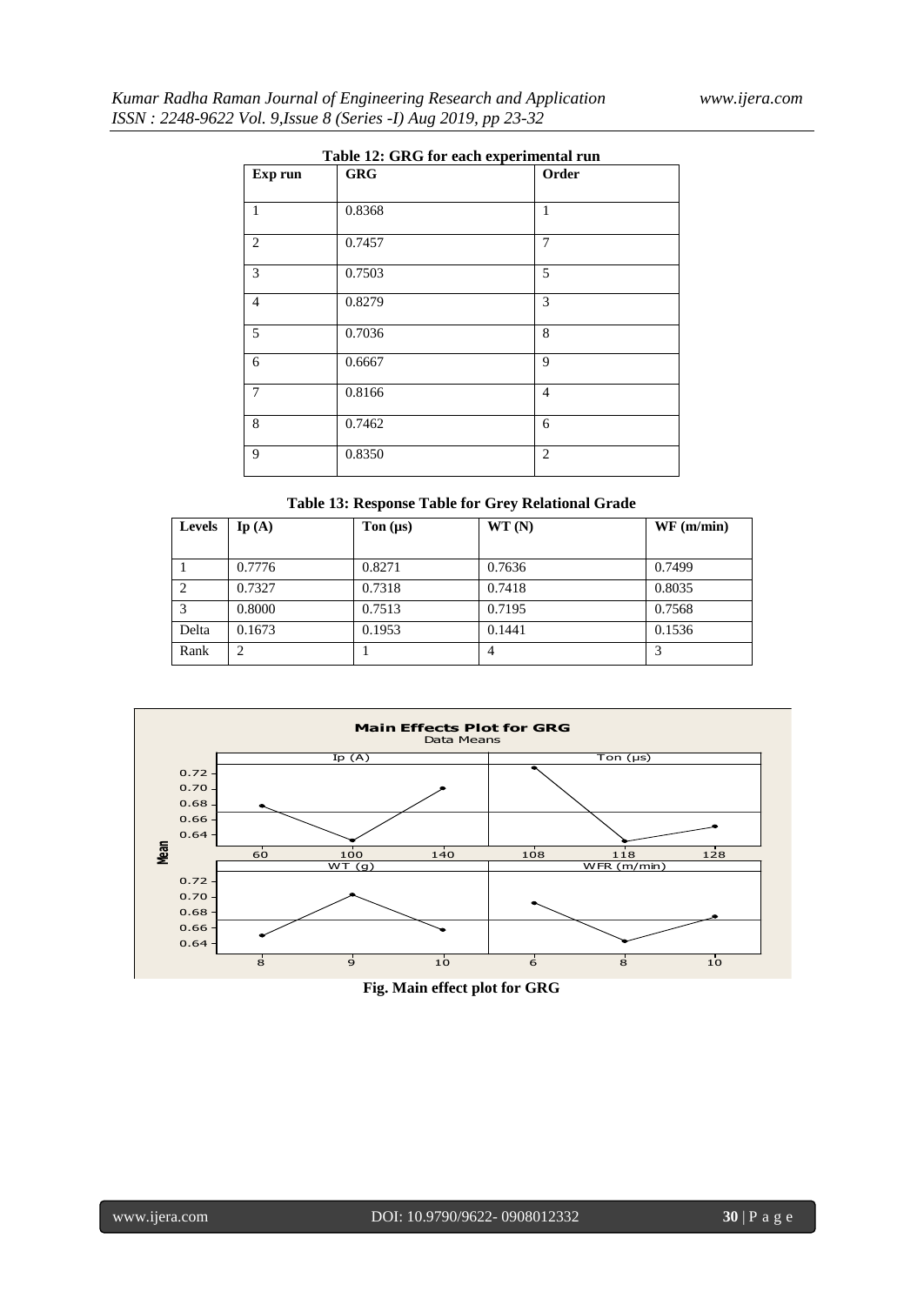

**Fig. Probability plot of MRR**



**Fig. Probability plot of SR**

#### **VIII. CONCLUSION**

In the experimental work, attempts to determine the optimal parametric setting for response characteristics namely material removal rate and surface roughness. In addition, to optimize for all the two responses, the Taguchi Based Grey Relational Analysis (TGRA) adopted to optimize the complicated inter-relationship among multiperformance characteristics. It is observed that the TGRA greatly simplifies the multi-optimization, and moreover do not require any complex mathematical objective computations. The various conclusions which have been observed from result and discussions are given below:

- 1. The greatest GRG value provide optimal parametric setting are peak current (Level 3), pulse on time (Level 1), wire feed rate (Level 1), wire tension (Level 2) which mean that the optimal process parameters, 140 A peak current, 108 µs pulse on time, 9 g wire tension, 6 m/min wire feed rate.
- 2. The response table for grey relational grade makes ranks which decides the most effective

parameters namely pulse on time (rank 1), peak current (rank 2), wire feed rate (rank 3), wire tension (rank 4).

- 3. The pulse on time has the strongest effect among the other process parameters used to study the multi-performance characteristics, followed by peak current, wire feed rate and wire tension.
- 4. When pulse on time and peak current increases, higher MRR were achieved due to the larger discharge energy.
- 5. It is seen that cutting rate almost remains constant with increase in the wire tension. Though, with increase in wire tension, the machining stability increases as vibrations get restricted. It is absented that the increment in wire tension does not have much influence on cutting rate.

#### **REFERENCES**

[1]. A. Srikanth and M. Manikandan. (2017) Development of welding technique to avoid the sensitization in the alloy 600 by conventional Gas